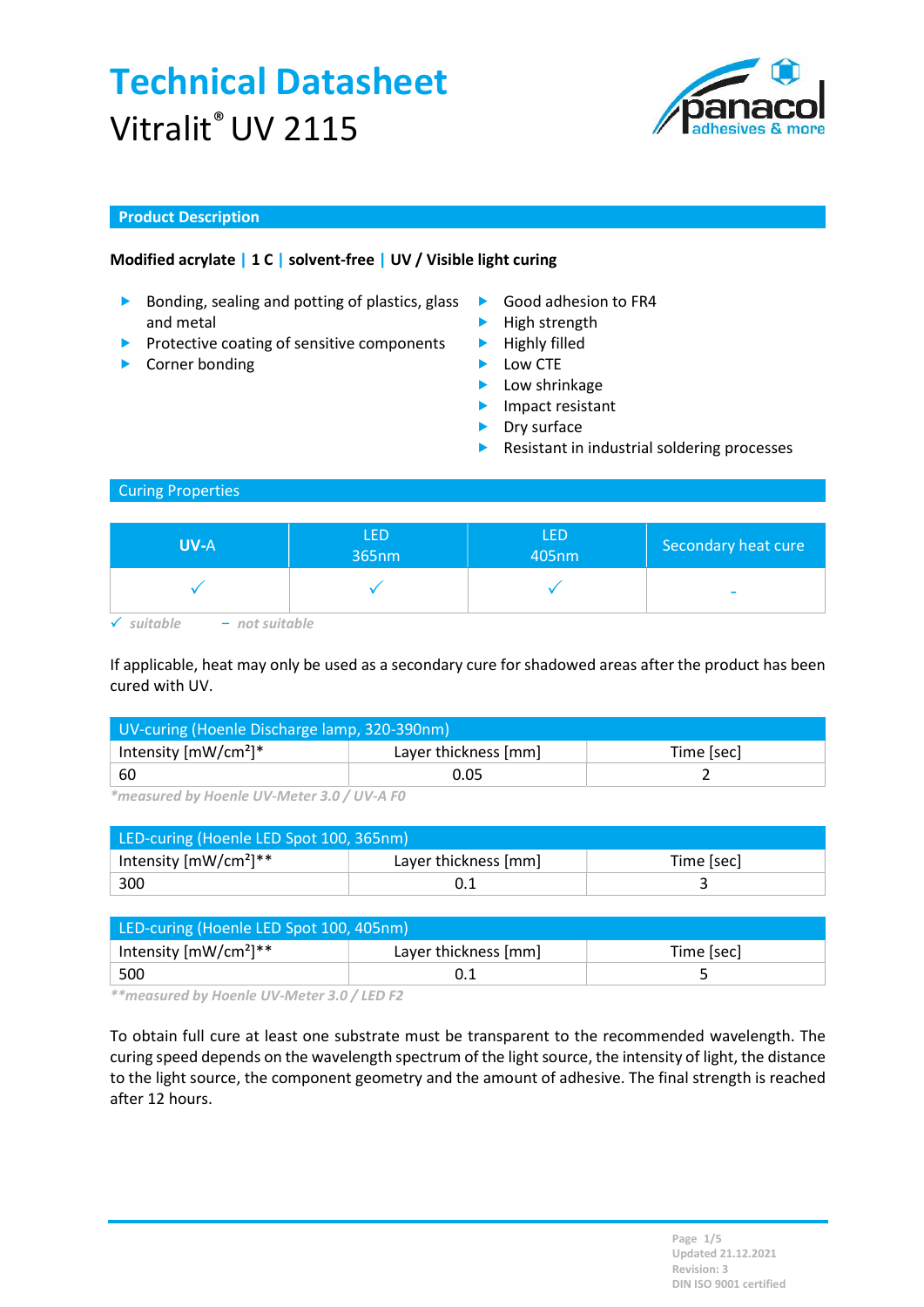

| <b>Technical Data</b>                                               |                   |
|---------------------------------------------------------------------|-------------------|
| Resin                                                               |                   |
|                                                                     | Acrylate          |
| Appearance<br>Filler                                                | Grey<br>Glass     |
|                                                                     |                   |
| Filler - weight [%]                                                 | 35                |
| Particle size $\emptyset$ [µm]                                      | 10                |
| <b>Uncured Material</b>                                             |                   |
| Viscosity [mPas] (Kinexus Rheometer, 25 °C, 33s <sup>-1</sup> )     | $20,000 - 30,000$ |
| PE-Norm 064                                                         |                   |
| Thixotropic index [1/10]                                            | $2 - 4$           |
| PE-Norm 064                                                         |                   |
| Density [g/cm <sup>3</sup> ]<br>PE-Norm 004                         | $1.2 - 1.4$       |
| Flash point [°C]                                                    |                   |
| PE-Norm 050                                                         | >100              |
| Refractive index [nD20]                                             |                   |
| PE-Norm 023                                                         | $1.50 - 1.52$     |
| Working life [days]                                                 |                   |
| @ room temperature                                                  | 14                |
| <b>Cured Material</b>                                               |                   |
| Hardness shore D                                                    | $70 - 80$         |
| PE-Norm 006                                                         |                   |
| Temperature resistance [°C]                                         | $-40 - 150$       |
| Shrinkage [%]                                                       | $2$               |
| PE-Norm 031                                                         |                   |
| Water absorption [%]                                                | $<$ 1             |
| PE-Norm 016                                                         |                   |
| Glass transition temperature - DSC [°C]                             |                   |
| PE-Norm 009                                                         | $50 - 60$         |
| Coefficient of thermal expansion [ppm/K] below Tg                   | $65$              |
| PE-Norm 017                                                         |                   |
| Coefficient of thermal expansion [ppm/K] above Tg                   | $200 - 350$       |
| PE-Norm 017                                                         |                   |
| Dielectric strength [kV/mm]                                         |                   |
| <b>DIN EN 60243</b>                                                 | $35 - 40$         |
|                                                                     |                   |
| Young's modulus - Tensile test [MPa]                                |                   |
| 60mW/cm <sup>2</sup> , 30sec, Fe spectrum<br>PE-Norm 056            | $500 - 1,200$     |
|                                                                     |                   |
| Tensile strength [MPa]<br>60mW/cm <sup>2</sup> , 30sec, Fe spectrum | $6 - 15$          |
| PE-Norm 014                                                         |                   |
| Elongation at break [%]                                             |                   |
| 60mW/cm <sup>2</sup> , 30sec, Fe spectrum                           | $5 - 12$          |
| PE-Norm 014                                                         |                   |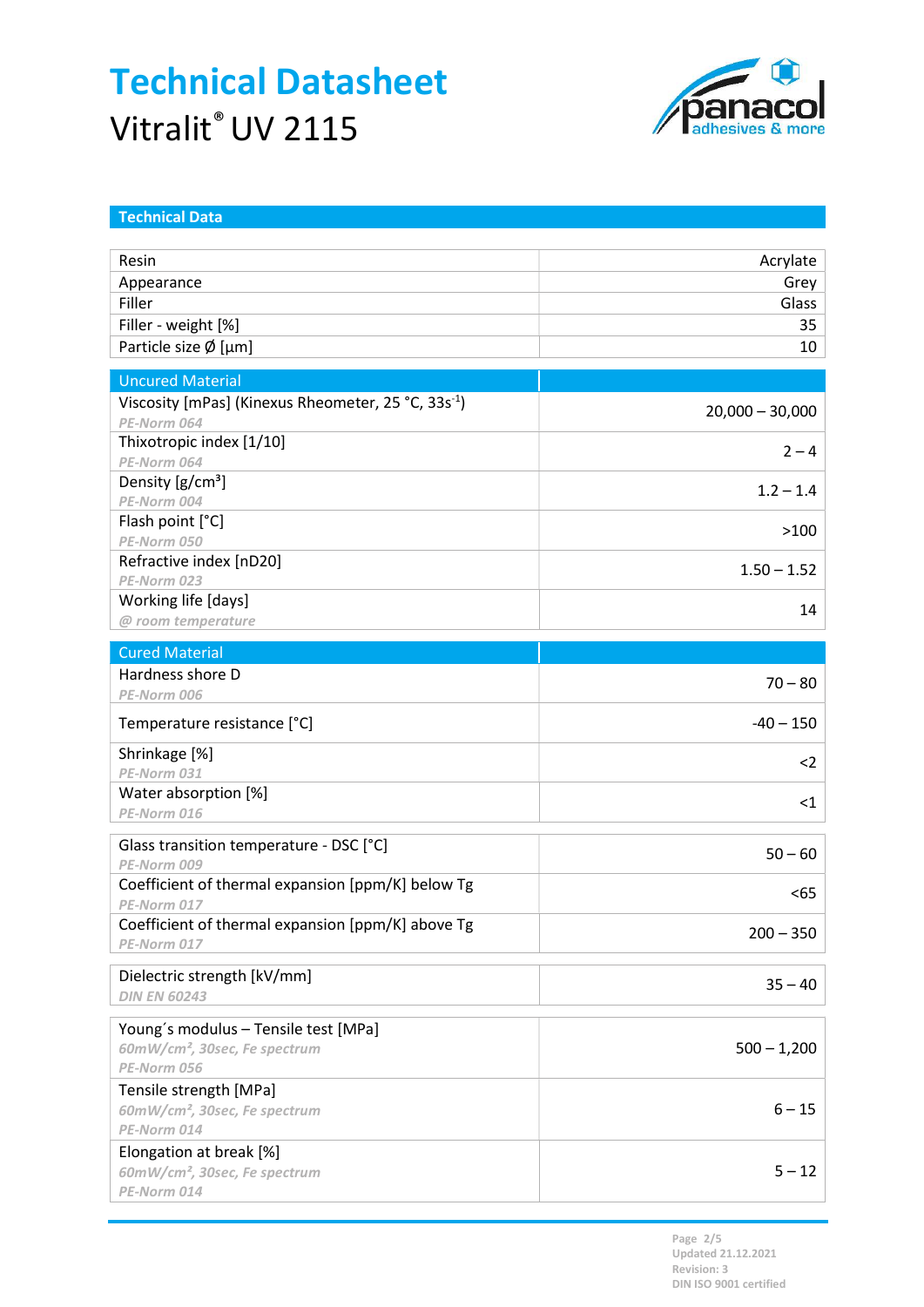

| Lap shear strength (PC/PC) [MPa]<br>$500$ mW/cm <sup>2</sup> , 30sec, 405nm LED<br>PE-Norm 013               | $5 - 10$  |
|--------------------------------------------------------------------------------------------------------------|-----------|
| Lap shear strength (PC/steel) [MPa]<br>$500$ mW/cm <sup>2</sup> , 30sec, 405nm LED<br>PE-Norm 013            | $5 - 10$  |
| Lap shear strength (PC/FR4) [MPa]<br>$500$ mW/cm <sup>2</sup> , 30sec, 405nm LED<br>PE-Norm 013              | $5 - 8$   |
| Lap shear strength (glass/glass) [MPa]<br>60mW/cm <sup>2</sup> , 30sec, Fe spectrum<br>PE-Norm 013           | $8 - 12$  |
| Lap shear strength (glass/Al) [MPa]<br>60mW/cm <sup>2</sup> , 30sec, Fe spectrum<br>PE-Norm 013              | $10 - 14$ |
| Lap shear strength (glass/stainless steel) [MPa]<br>60mW/cm <sup>2</sup> , 30sec, Fe spectrum<br>PE-Norm 013 | $10 - 14$ |

## Transport/Storage/Shelf Life

| Package type      | <b>Transport</b>    | Storage             | Shelf life*                  |
|-------------------|---------------------|---------------------|------------------------------|
| Syringe/Cartridge | at room temperature | at room temperature | At delivery<br>min. 6 months |
| Other packages    | max. $25^{\circ}$ C | max. $25^{\circ}$ C | max. 12 months               |

\*Store in original, unopened containers!

#### Instructions for use

#### Surface preparation

The surfaces to be bonded should be free of dust, oil, grease, mold release, or other contaminants in order to obtain an optimal and reproducible bond. For cleaning we recommend the cleaner IP® from Panacol, or a solution of Isopropyl Alcohol at 90% or higher concentration. Substrates with low surface energy (e.g. polyethylene, polypropylene) must be pretreated in order to achieve sufficient adhesion.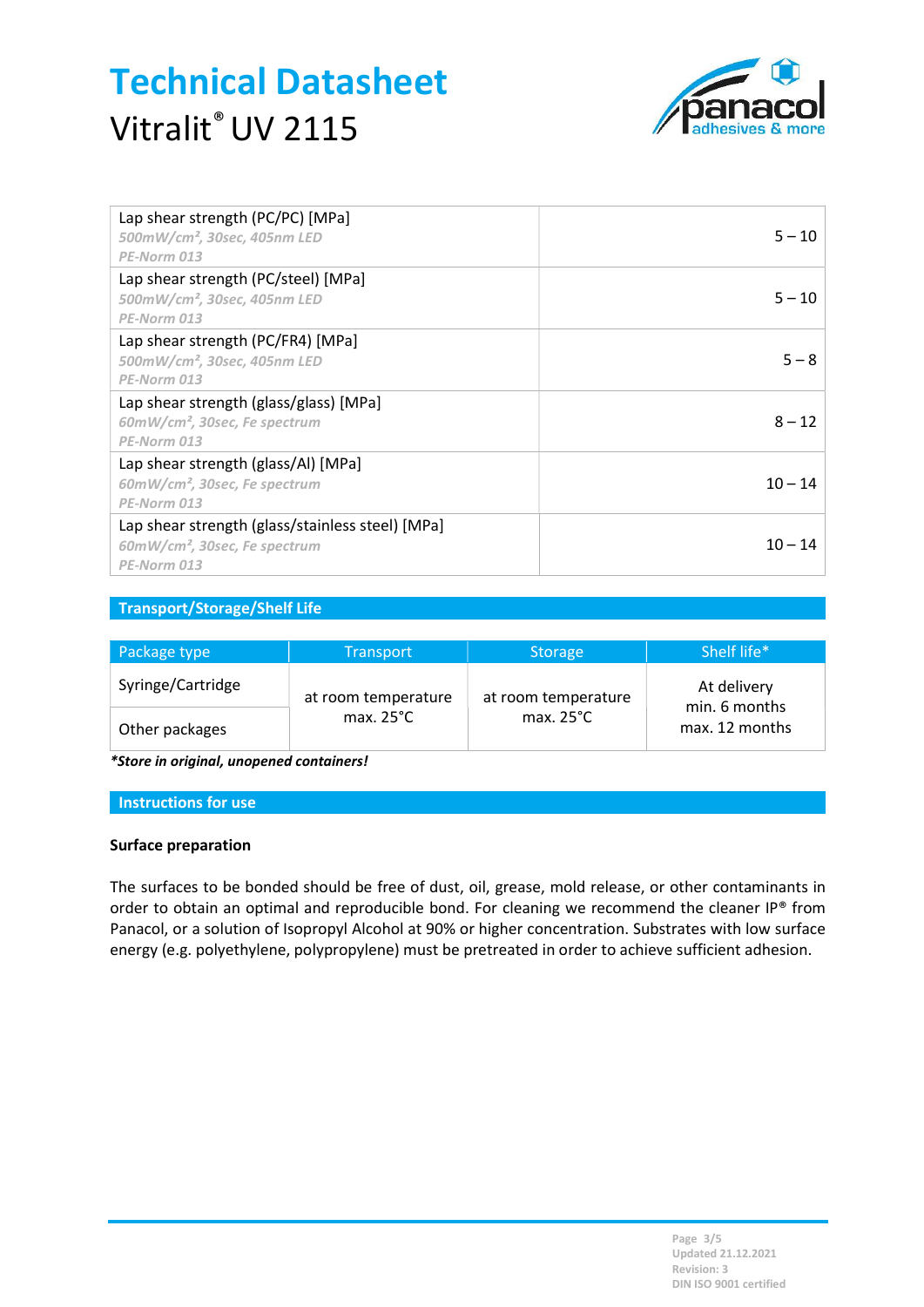# Technical Datasheet Vitralit<sup>®</sup> UV 2115



## Application

Our products are supplied ready to use. Depending on the packaging, our adhesives may be dispensed by hand directly from the package, or they can be applied using dispensing systems and automation that is compatible with light-curable adhesive chemistry. Vitralit® adhesives can begin to cure slowly in daylight and with longer term exposure under indoor lighting. We therefore recommend that adhesive exposure to ambient light must be kept to a minimum. Fluid lines and dispense tips must be 100% light blocking. For assistance with dispensing options, please contact our Application Engineering department. Adhesive and substrate should not be cold for proper bonding. They must be allowed to warm to room temperature prior to processing. After dispensing the adhesive, bonding of the parts should be done promptly. It is recommended that curing stations be equipped with air exhaust systems to evacuate vapors and heat generated during the curing process. After curing, the adhesive must be allowed to cool to ambient temperature before testing the product's performance. For safety information refer to our Material Safety Data Sheet (MSDS).

#### Storage

This is light sensitive material. Containers must remain covered when not in use. Minimize exposure of uncured material to daylight, artificial light, and UV light during storage and handling. Store uncured product in its original, closed container in a dry location. Any material removed from the original container must not be returned to the container as it could be contaminated. Panacol cannot assume responsibility for products that were improperly stored, contaminated, or repackaged into other containers.

#### Handling and Clean-up

For safe handling information, consult this product's Material Safety Data Sheet (MSDS) prior to use. Uncured material may be wiped away from surfaces with organic solvents. Do not use solvents to remove material from eyes or skin!